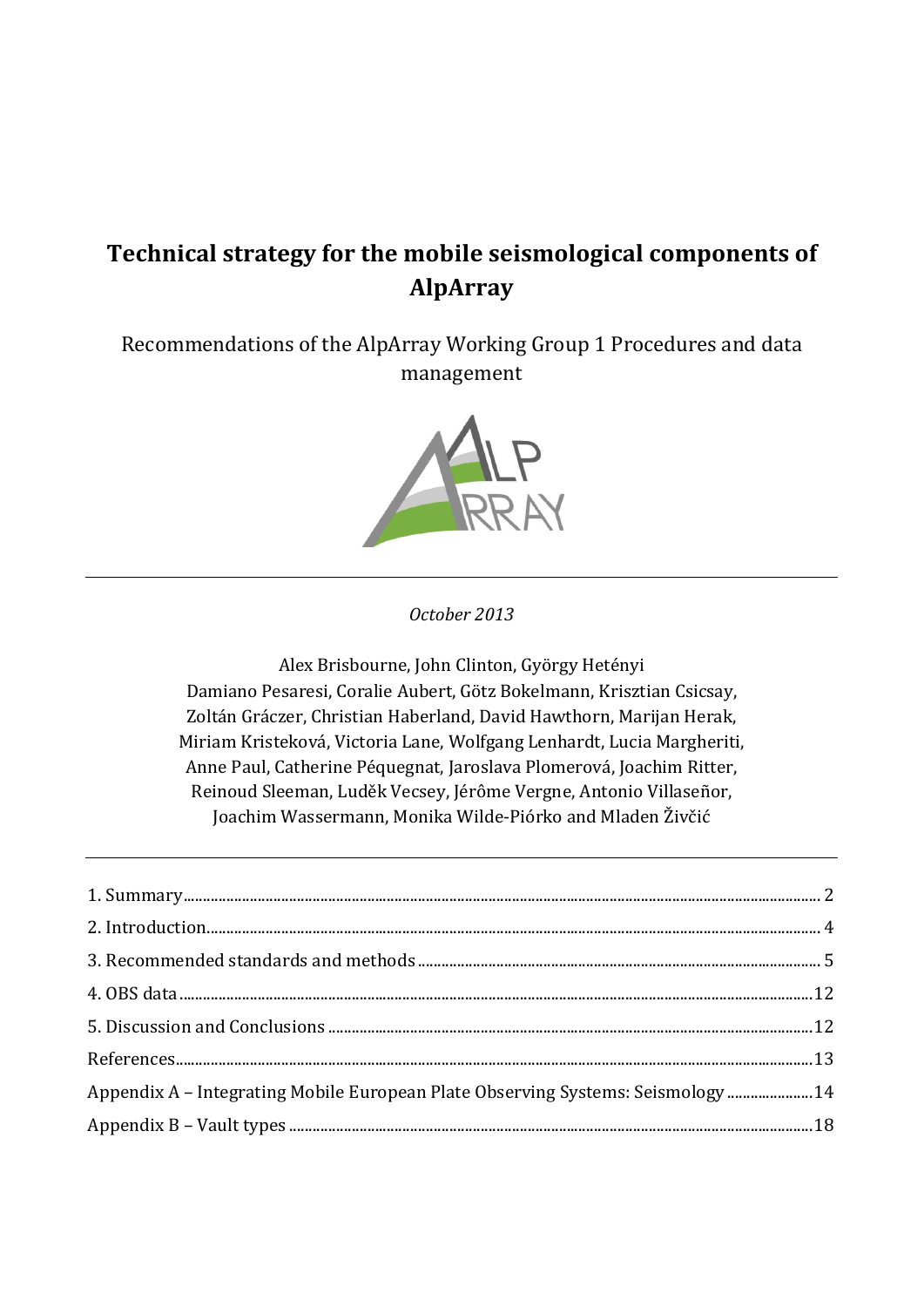# <span id="page-1-0"></span>**1. Summary**

1

AlpArray is an initiative to study the greater Alpine area with interdisciplinary research in an international context. [A](#page-1-1) major component is a series of large-scale broadband seismological network deployments<sup>1</sup>: a main AlpArray Seismic Network ("backbone") and a number of dense, targeted networks known as AlpArray Complementary Experiments. The interested parties (currently 64 institutes in 17 countries) plan to combine their existing infrastructures into a transnational effort that includes data acquisition, processing, imaging and interpretation. The main experiment will encompass the greater Alpine area, from the Main River and the Bohemian Massif in the north to the Northern Apennines in the south and from the Pannonian Basin in the east to the French Massif Central in the west. We aim to cover this region with high-quality broadband seismometers by combining the ca. 220 existing permanent stations with an additional 500+ instruments from existing mobile pools and from specific national infrastructural efforts. The project will include both a uniformly dense backbone network (ca. 350 temporary broadband stations required) providing homogenous and high-resolution coverage, and a set of more dense targeted networks with broadband and short-period sensors along key parts of the Alpine chain (ca. 200 temporary stations). The current document describes standards that should be adhered to for temporary broadband stations in the backbone, and should be aimed at in the targeted networks. These land-based efforts will be combined with deployments of ocean bottom seismometers in the Mediterranean Sea; the standards for these OBS stations fall outside the scope of this document.

This report is prepared by the AlpArray Working Group 1 "Procedures and Data Management". AlpArray is organised into a number of different working groups, as seen in the overall AlpArray organisation structure in Figure 1. These recommendations will be acted upon by WG2 "Deployment".



*Figure 1: Organizational structure of the AlpArray project (see the Science Plan for more details)*

<span id="page-1-1"></span><sup>&</sup>lt;sup>1</sup> More information about AlpArray is at [www.seismo.ethz.ch/alparray](http://www.seismo.ethz.ch/alparray) – including documents (as they become available) outlining the scientific goals and the proposed legal structure with the Working Groups.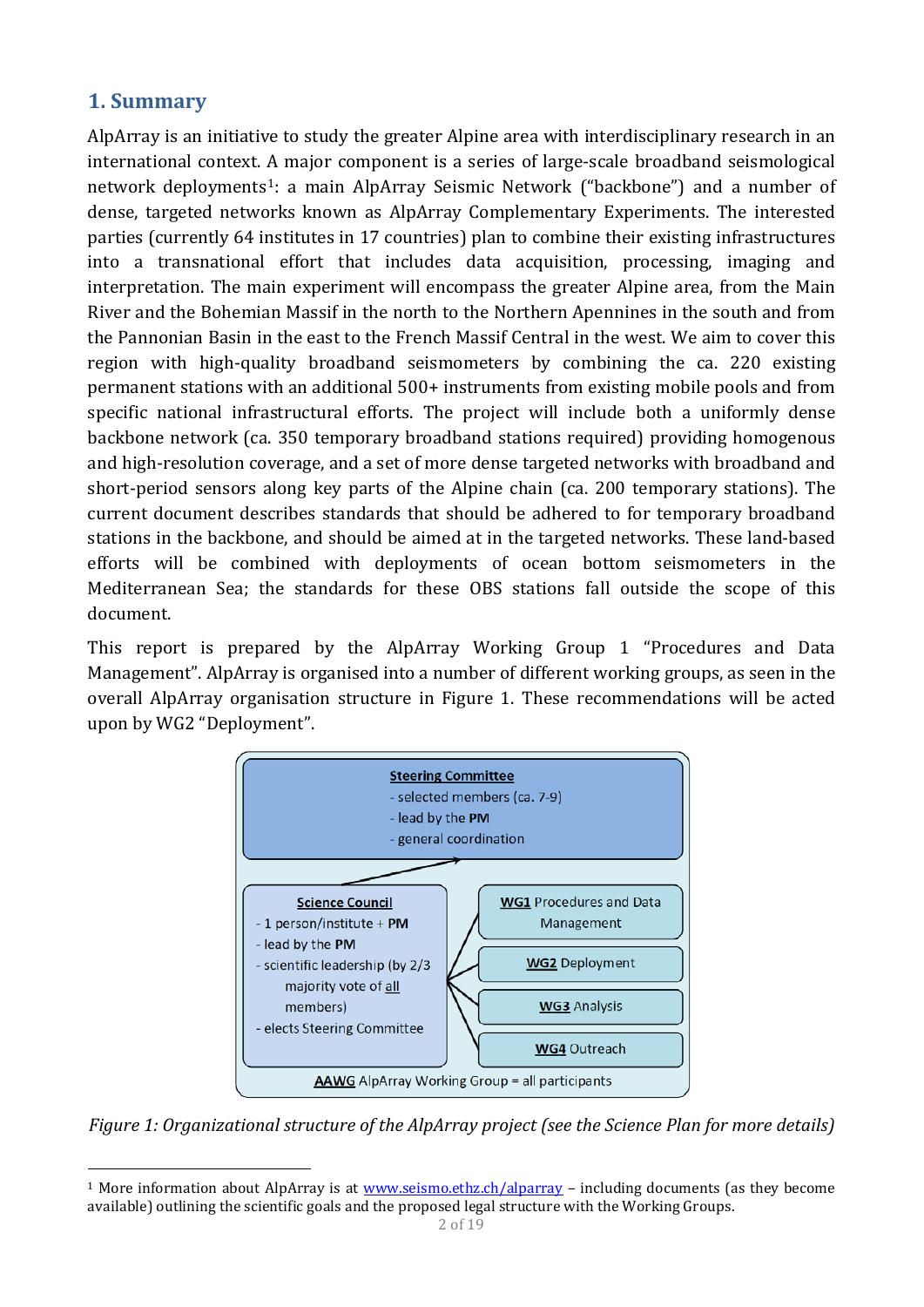Instrumentation for the AlpArray seismological experiments will be provided by participating nations from a combination of instruments from existing equipment facilities and from as yet unsecured funding opportunities. The hardware, software, manpower and level of support vary significantly between national facilities. Each facility or research group which deploys instruments is however responsible for providing the seismic instrumentation, technical assistance and support for data management. Although of significant size in certain cases, none of the national facilities are large enough to support such large-scale experiments without close collaboration with other facilities. Integration must be achieved at all levels, from field methods and data quality standards to data archiving and accessibility. This requirement was recognised at the early stages of the AlpArray initiative and this paper presents guidelines for optimising this integration. Although data acquisition can readily be achieved with a diverse set of instrumentation and techniques, a consensus must be achieved on data quality, products and access for end-users.

Responsibility for station operation (including stations permitting, station planning, station installation, station service, data recovery, data transfer, consumables, etc.) is in the hands of the group which deploys the instruments and the relevant PIs in the country in which the instruments are located (if different). The "Deployment" Working Group (WG2 – see Fig. 1) comprises representatives from each country participating with instrumentation or hosting stations.

It is expected within the data deployment phase that an AlpArray data management full-time employee (FTE) will be available to (1) ensure all AlpArray data is being retrieved in timely manner; (2) ensure metadata for stations is correct; and (3) coordinate quality control (QC) efforts, informing partners and management of problems with sites and equipment.

AlpArray will be founded on cross-community coordination spanning many nations an[d](#page-2-0)  disciplines within seismology, and the adherence to standards. The concurrent EPOS<sup>2</sup> Preparatory Phase FP7 project attempts to build these ties and standards for the broader European solid earth community, and so AlpArray can be considered a flagship project demonstrating the viability of the EPOS concept.

<span id="page-2-0"></span><sup>1</sup> <sup>2</sup> [http://www.epos-eu.org/;](http://www.epos-eu.org/) The European Plate Observing System (EPOS) is the integrated solid Earth Sciences research infrastructure approved by the [European Strategy Forum on Research Infrastructures](http://ec.europa.eu/research/infrastructures/index_en.cfm?pg=esfri) (ESFRI) and included in th[e ESFRI Roadmap.](http://ec.europa.eu/research/infrastructures/index_en.cfm?pg=esfri-roadmap) EPOS is a long-term integration plan of national existing RIs.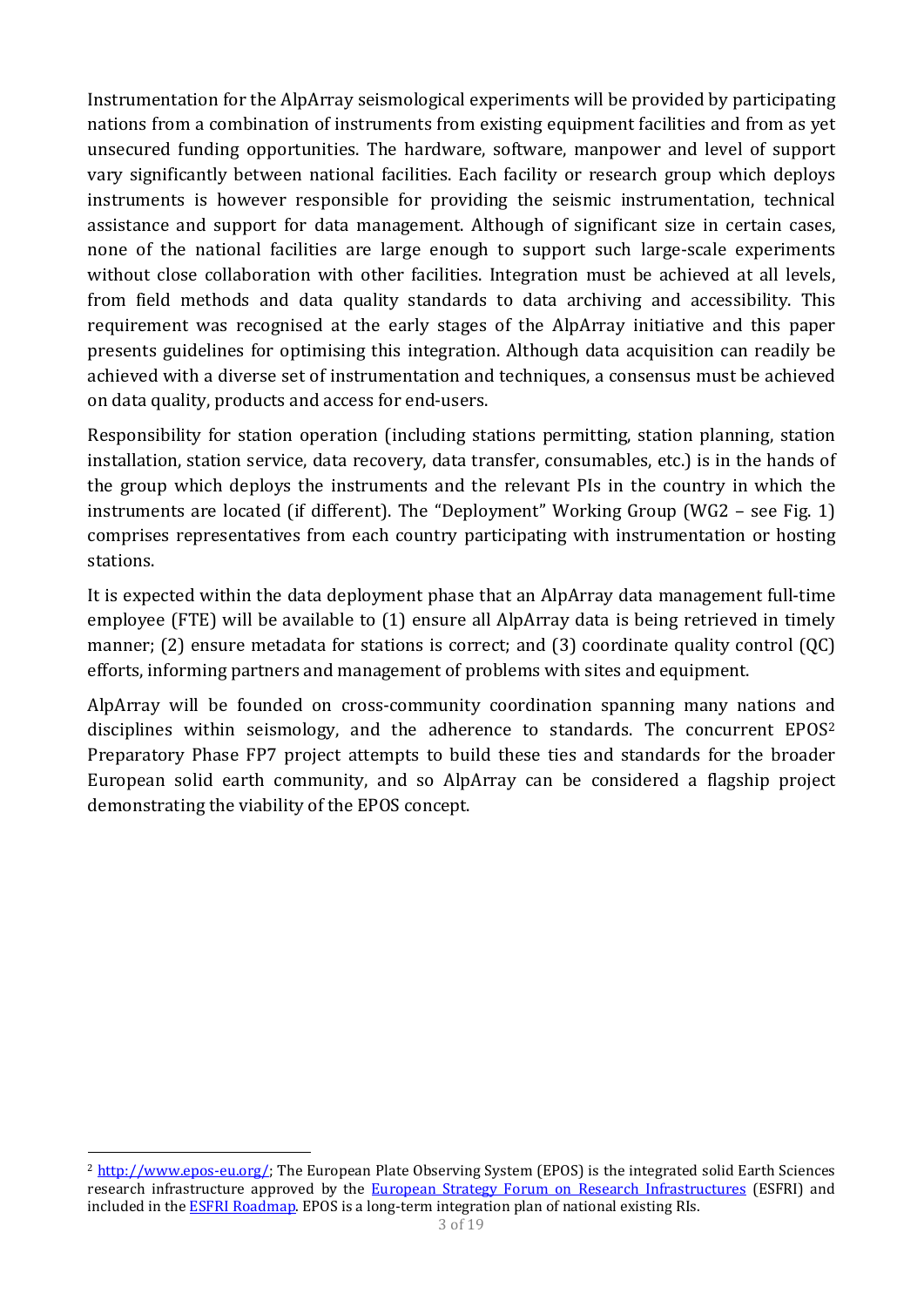# <span id="page-3-0"></span>**2. Introduction**

This document presents the recommendations of WG1 "Procedures and Data Management". The aim is to establish technical protocols and standards for participating institutions that will ensure the highest quality data. Although some of the recommendations presented here may seem overly prescriptive, challenges arising from the diversity of the participating facilities in this large-scale collaborative project can only be mitigated by significant synchronisation of experimental deployments and data gathering. Adherence to these protocols should significantly improve (1) efficiency in the deployment phase and (2) the final data quality. The ultimate goal is the capability to readily integrate data from permanent stations, large-aperture broadband deployments and more focussed localised studies.

We have split standards in to **compulsory**, **best practise** and **recommended**:

- **Compulsory** items will lead to the highest standard of data quality and returns and must be vigorously adhered to by all participants.
- **Best practise** items will lead to the highest standard of data quality and returns but may sometimes be inappropriate or unfeasible.
- **Recommended** items will in general not affect data quality but should assist participants to optimise procedures where currently multiple options exist.

We recommend that WG1 remains active, updated in composition and involved for the duration of the AlpArray initiative to enable assimilation and implementation of any future improvements to the recommendations presented here.

The strategy for d[at](#page-3-1)a archival and dissemination will be to use the infrastructures defined and created by EIDA3 (the European Integrated waveform Data Archives), the continually developing standard already operational within the permanent seismological network community. EIDA is currently built on ArcLink software distributed within SeisComP3, and includes documented standards for data archival, as well as access to the waveforms via a web portal or command line scripting.

Indeed throughout this document, we apply standards regularly adhered to by permanent broadband networks – the goal being that by encouraging best practice, the AlpArray project will gather data of the highest possible quality, that will be managed and offered to community in the most effective and cost-efficient manner possible. A major component of this effort is a highly recommended suggestion to centralise data quality control and metadata evaluation for the project. It is envisaged one of the national funding applications includes the salary to an AlpArray staff comprising at least 1 technician (FTE), who, in addition to undertaking the QC, can also maintain a web presence and take responsibility for ensuring the operability and visibility of the AlpArray data services (i.e., managing project sensor inventory; providing an overview of the incoming data managed and archived by the regional partners; NOT to manage the entire dataset).

**.** 

<span id="page-3-1"></span><sup>3</sup> Se[e http://www.orfeus-eu.org/eida](http://www.orfeus-eu.org/eida)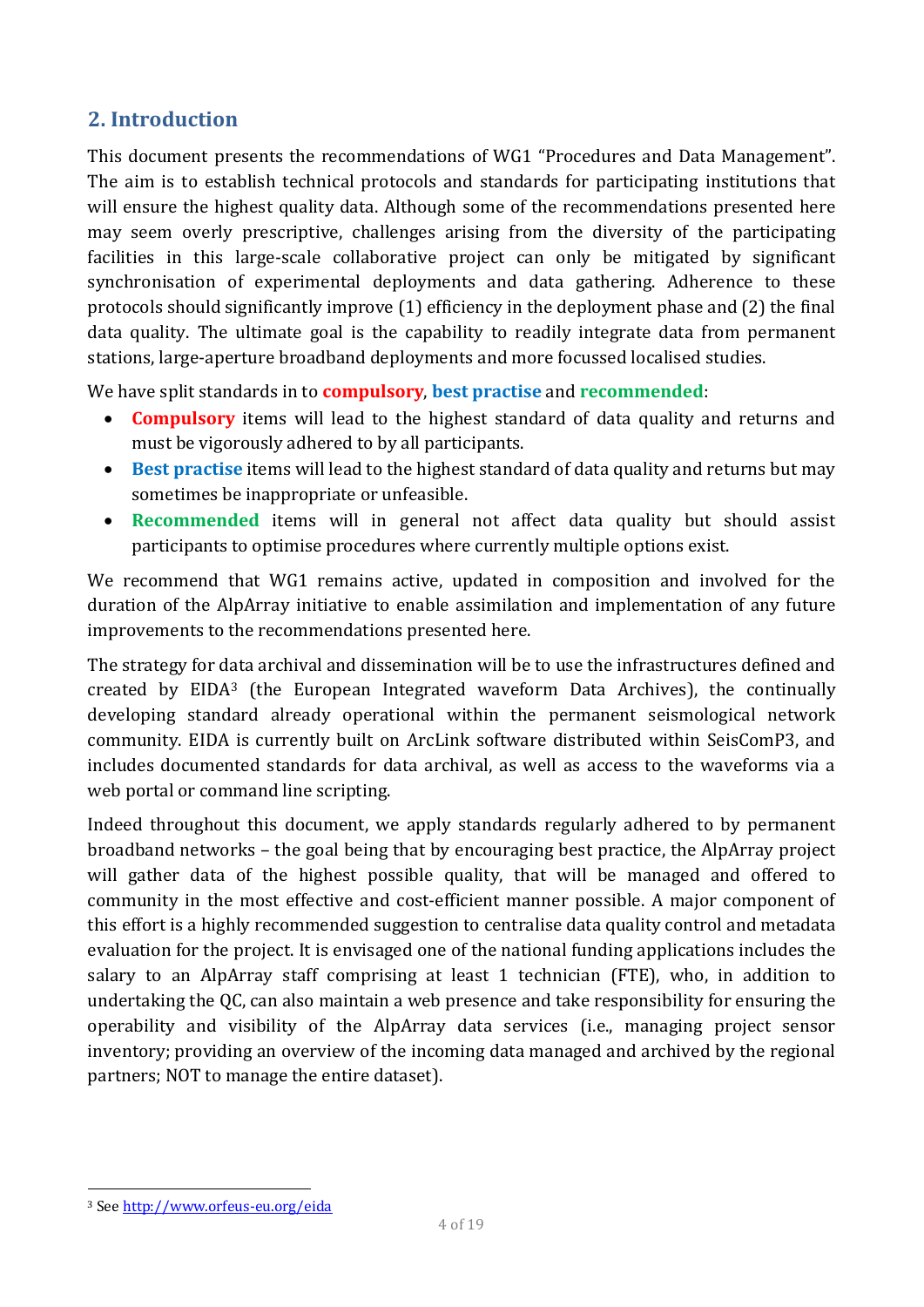# <span id="page-4-0"></span>**3. Recommended standards and methods**

We address in turn all aspects of broadband seismic data acquisition and data management such that every step of the experiment cycle can be agreed and synchronized prior to the commencement of any experiment.

## **3.1. Station equipment and settings**

Participating seismic equipment facilities house a diverse set of instrumentation. A seismic station consists of a sensor and a datalogger / digitiser (typically the digitiser and the datalogger are a single unit), with associated hardware for communications, power etc. Although the sensors and dataloggers available across Europe differ significantly in their origin and functionality, prescriptive methodology and data product management does not preclude utilisation of equipment from a range of facilities in a single experiment.

In order to ensure a minimum standard of data quality and to optimise data usage the following standards must be achieved:

## **Compulsory**

- 1. Sensor must be 3 component and broadband: flat velocity-response in the freque[nc](#page-4-1)y domain from at least 0.03 Hz (30 sec) to 20 Hz, preferable down to 0.008 Hz (120 sec).4
- 2. Digitiser must be >130 dB (24-bit technology) between 0.1 Hz and 10 Hz.
- 3. Known dataless SEED response for full system (both for sensor and datalogger) [\(http://www.iris.edu/manuals\)](http://www.iris.edu/manuals).
- 4. The digitizer must have GPS timing. GPS timing quality must be known and stored in SOH log file or be otherwise available for QC. Timing accuracy of at least 10 msecs during normal operation is required. GPS must be continuously on.
- 5. The digitiser must be set to record at 100 sps or higher sampling rate in order to ensure the data collected has the broadest possible scientific usage.
- 6. Datalogger must have rapid data-recovery for field maintenance, and a minimum storage capacity for the 100 sps continuous streams of 6 months.
- 7. Datalogger will locally store continuous waveforms in any format that is then converted to miniSEED by openly available, well-test tools to miniSEED format in an error-free manner prior to be sent to the data centre. Note that each data contributor will have to provide data to EIDA node in miniSEED format, and it is the task of the network running the station to ensure high quality miniSEED data acceptable to an EIDA node is made available.
- 8. All sensor / datalogger systems must be tested alongside another sensor of known response before deployment (huddle test) to ensure all components work and system meets the nominal calibration values.

## **Recommended**

- 1. 1 sps data should also be locally recorded (or transmitted) to improve QC analysis.
- 2. Datalogger should be able to support real-time GPRS (mobile phone) communications (though this will not always be implemented).

<span id="page-4-1"></span><sup>-&</sup>lt;br>4 **Compulsory** for broadband experiments only: Not always appropriate, e.g., local seismicity studies where these standards can be regarded as **Best practise**. 30 s bandpass is sufficient for the local seismicity studies.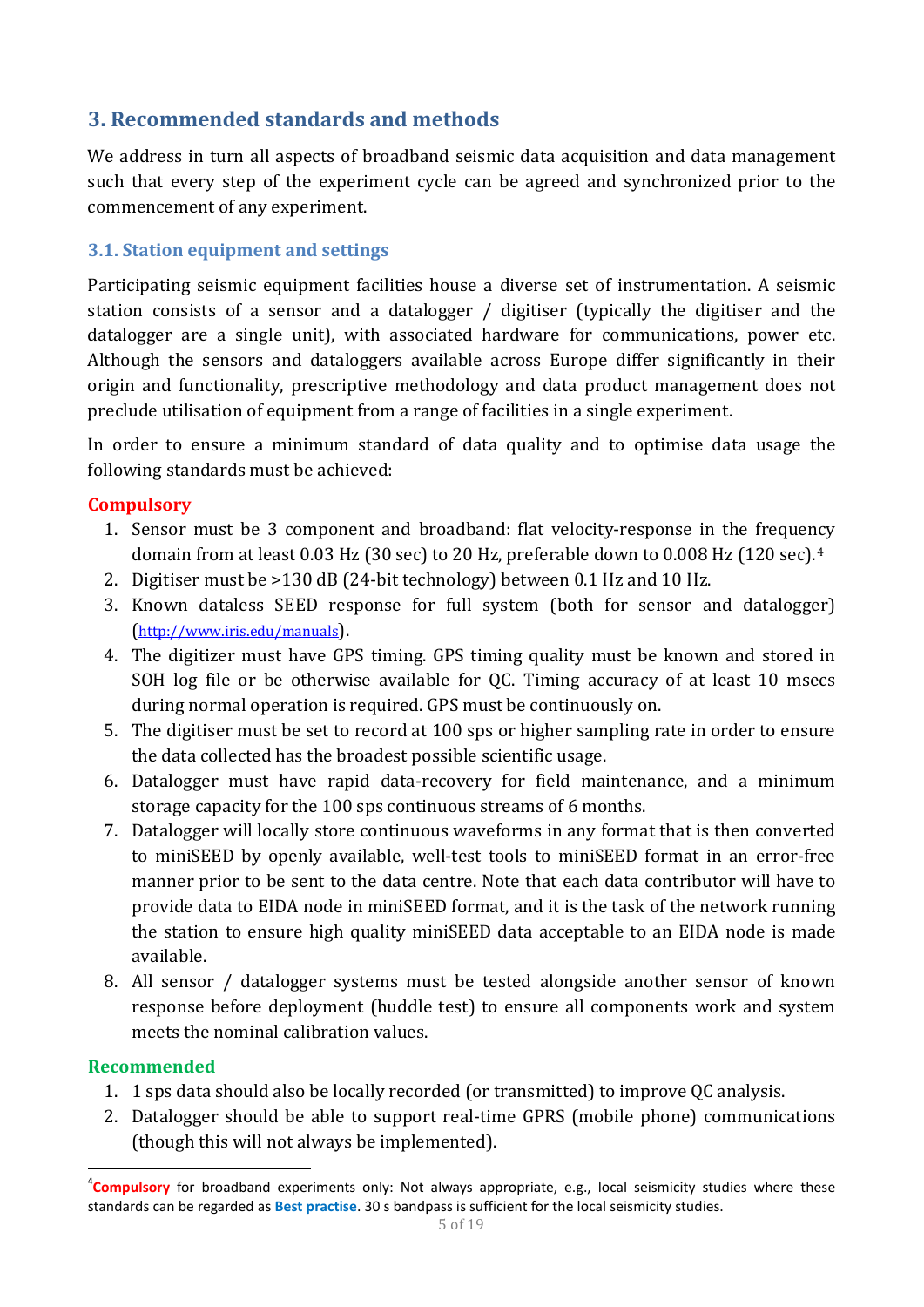### **3.2. Vault types and site selection**

The design of temporary seismic stations is highly dependent on local conditions and the availability of materials. We do not prescribe a compulsory pit design, but assign noise performance criteria instead. It is noted that at some sites, e.g., on sediments in deep Alpine valleys or in the sedimentary foreland basins and grabens, these noise criteria cannot be met without relocating the station by 10's of km, so common sense must prevail.

The individual agencies and institutions planning and deploying the stations need to strike a balance between ease of finding and permitting locations that will meet the noise requirements, and complexity of the installation (e.g., sites near settlements will be noisy, but will likely have mains power, security, communications and be easy to service; autonomous sites with low noise will be easier to find but more difficult to operate, and it may be too complex and costly to setup an appropriate vault with security and appropriate power, especially in the high Alps).

Examples for vault construction (including proper insulation, pressure tight housing, etc.) can be found in Appendix B.

As the AlpArray project progresses towards field installations, an AlpArray station installation and check sheet will be prepared and added as an appendix to the current document.

#### **Compulsory** *(mostly hard rock / rural sites)*

- 1. Installation: all deployments must be supervised by experienced persons (but not necessarily facility staff). An experience person is someone familiar with (1) preparation of high quality seismic vaults; (2) operation and configuration of sensor and digitizer (and communications equipment if this will be used); (3) field data analysis and data recovery, including analysis of state of health (SOH) data. This is typically **NOT** a student.
- 2. Site-noise levels, for all 3 components (*rock / rural site)*: 20dB lower than the high noise model up to 100s (excluding the microseism) (this can and should also be met by 30s sensors).
- 3. Tests using a broadband sensor for >1day must demonstrate the modal noise level for the station meets the agreed noise levels for that period. This should be done within 2 months (compulsory), better within 4 weeks (strongly recommended), even better before installation and within 10 m of the candidate site (best practice). If the agreed noise levels do not meet the criteria the station must be moved (compulsory).
- 4. When determining the orientation of station, the method of orientation should be recorded at each site, including degrees of declination if true North is used.
- 5. Due to security, access or power issues it is not always possible to locate stations exactly where required for optimal array coverage. For the backbone, we recommend that if the final site falls within 3 km of the planned site it is acceptable without further agreement. If the final site falls between 3 km and 6 km then the deployment team must check with the national coordinator. If the site lies >6 km from the planned location then this must be referred to the main AlpArray WG2 (Deployment) team. For the targeted networks, this criterion may need to be even stricter, depending on the purpose and station spacing, and will be decided on a case by case basis with WG2.
- 6. The method used to calculate the geographical coordinates, altitude and depth from free surface for the sensor (not the position of the GPS attached to the datalogger!) must be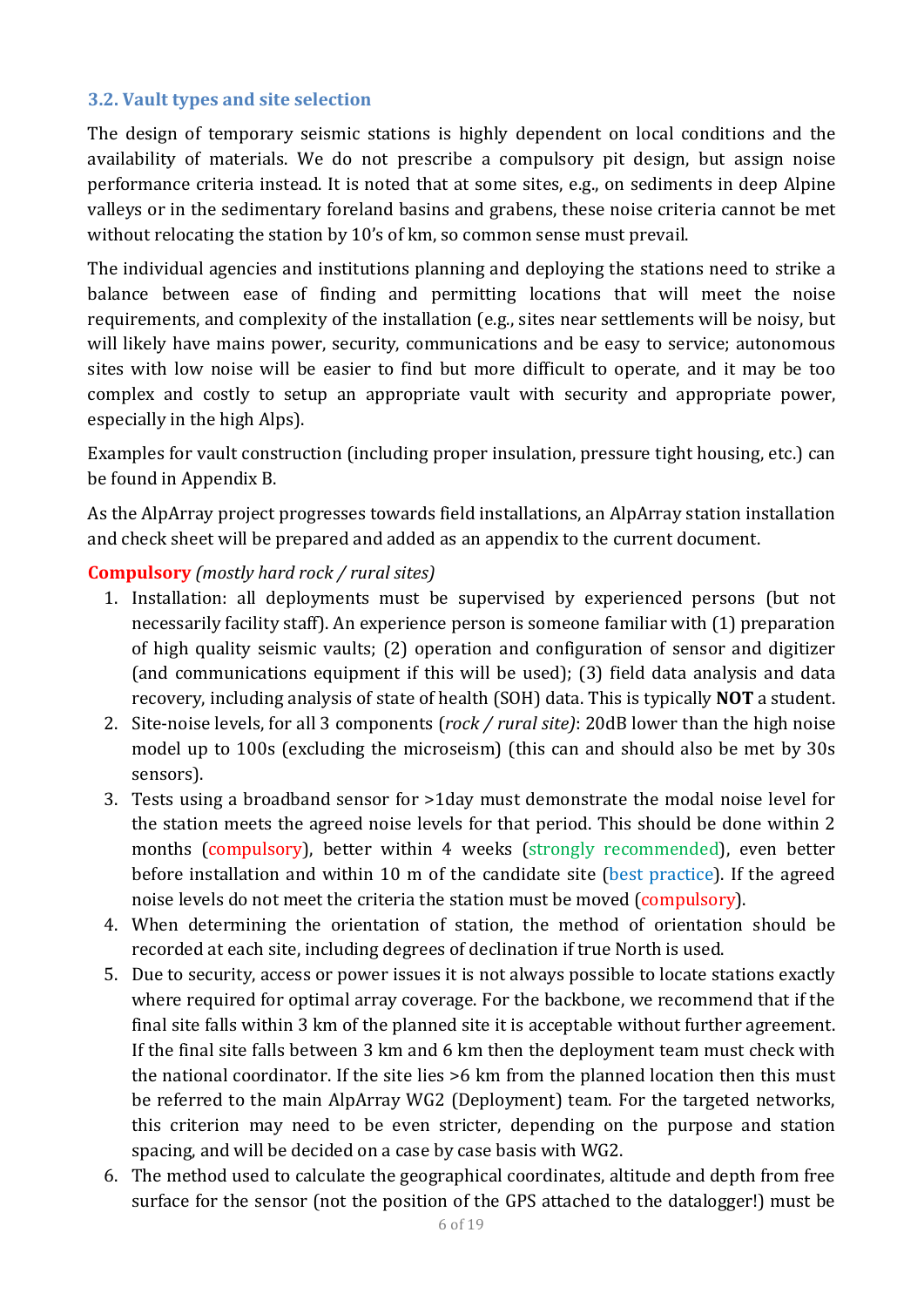recorded and made available (e.g., handheld GPS, Google Earth). Coordinate precision of 4 decimal places ( $\sim$ 1 m is required). Coordinates must be measured in WGS84, elevation is above the ellipsoid. This might seem trivial with new stations with GPS but still ambiguities (ellipsoid vs. geoid) and coordinates read from old maps exist.

## **Recommended**

- 1. Site-noise levels, for all 3 components (*basin / soft soil site*): lower than Peterson (1993) high noise model up to 100 s (this can and should also be met by 30s sensors).
- 2. Due to the diversity of site geology and local conditions a single specific vault design is inappropriate, therefore:
	- a. The vault design will not be dictated but requires that the specified noise model be met: In general this will require avoiding inhabited buildings. Further, in order to minimise local structure-related site amplifications, buildings >1 story should be avoided, and if the deployment will be in an existing structure, the sensor must be installed in the basement.
	- b. Site autonomy: Sites without mains power will require solar panels with battery backup. A minimum of 60 days autonomy without charge is suggested, e.g., battery capacity of 240 Ah for a 2 W system (potentially >100 days autonomy required in the high-Alps or high-latitudes where access is likely to be severely restricted during winter).
- 3. Standard methods for sensor orientation are prone to significant error, even at permanent installations (Ekström & Busby, 2008). We therefore recommend that wherever possible tools are acquired at the start of any large-scale project to minimize sensor orientation errors (e.g., gyroscopic compass). Potentially a handful of these systems would serve the entire AlpArray community for the duration of the initiative.
- 4. For security reasons, where possible private land should be used for deployment with agreement of the land-owner.

## **3.3. Communications and maintenance schedule**

Although real-time data transmission is optimal for data recovery and quality control it is clearly not always feasible due to power and signal requirements, and typically high communications costs. Mobile communications would be the preferred real-time communications solution as in general, a mobile phone signal will be available at the majority of sites in the Alpine region except in extremely remote regions. Where mains power is available real-time data transmission through the mobile phone network becomes highly desirable. Where mains power is not available, real-time communication through the mobile network will result in significant power overheads which may make this prohibitive, although SOH transmission would still be feasible. Real-time transmission should be considered on a site-by-site basis but the following factors must be taken in to consideration. For off-line stations, a maintenance schedule which includes site visits every 3 months should be implemented. In the high Alps, site visits in the winter months will only be possible if the stations are located in the immediate vicinity of inhabited or otherwise supported areas.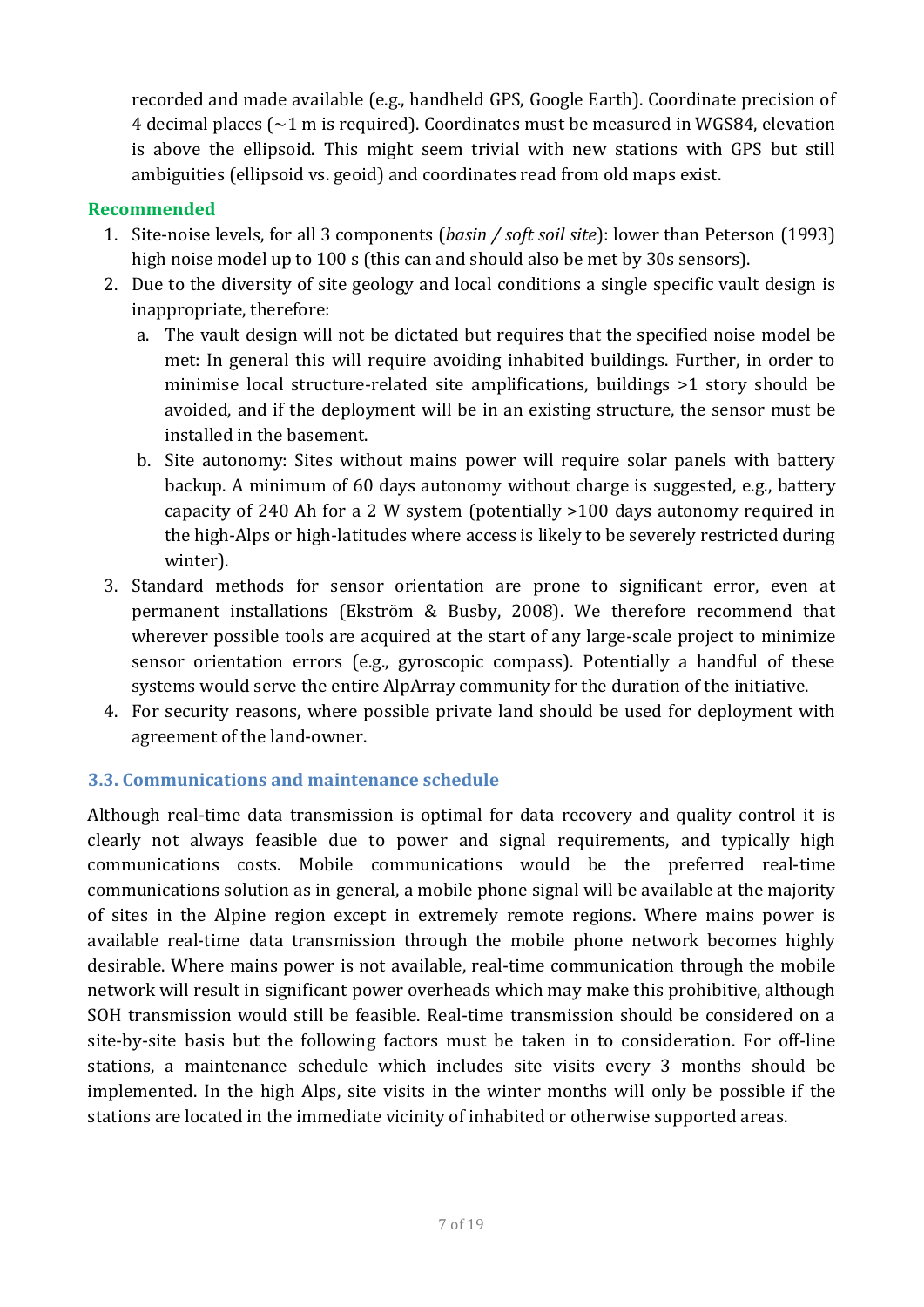- 1. Financial costs:
	- a. In the majority of Alpine-region countries, **real-time data transmission** can be achieved for around €20 per month (up to €35 for reliable connections) with a hardware start-up cost of around  $\epsilon$ 1,000 per station (though many mobile pools already have the required hardware). There is an associated cost with data centre manpower for array monitoring and data QC, dependent on array size: 4 man-days per month for 50 stations is realistic, *equivalent to 40 man-days per year per 50 stations*. Additionally, network monitoring tools need to be setup so that communication dropouts, or other station problems that are indicated by monitoring the SOH data, can be tracked and appropriate automated notifications distributed.
	- b. **Offline stations** result in major hidden costs: Consider for example a plan to provide periodic maintenance for an off-line mobile network comprising 50 stations - having a service interval of 3 months for each station. If we assume 2 stations can be serviced (including data download and minor repairs) per day, with 2 extra office days added for conversion and data QC, this requires *120 man-days per year per 50 stations*. Additionally, the hidden cost of a significant increase in the proportion of lost data (see section below) must also be taken into account.
	- c. Excluding the already-mentioned communications equipment, hardware and software for real-time data retrieval need not differ from that required for offline data processing and so is regarded as cost neutral.
	- d. If sufficient spare parts are available, repairs of offline stations can generally be carried out during servicing and therefore are at no extra cost.
	- e. Real-time station repairs would require additional site visits and must therefore be considered on top of these figures, especially if the array is not maintained by incountry staff. A contingency budget for such circumstances should therefore be considered. If real-time stations continue to deliver data without problems routine visits are not required. Real-time stations will also include a minimum of 6 months on-site recording, so if there are communications failures data will still be recorded locally. The manner of data archival in case of gaps in the transmission is to be dealt with the station operating networks; if a network does not already have a solution, the final archive should be the locally recorded and manually retrieved data.
- 2. Data recovery rates:
	- a. A realistic expected data loss for offline seismic stations is around **10-20%**, usually a result of vandalism, instrument failure or power supply issues.
	- b. Real-time data transmission allows station issues to be identified within hours or days of manifestation. Where issues cannot be resolved remotely site visits can be scheduled to ensure recovery in a timely manner. Data loss rates for well maintained real-time networks can be lower than **1%**.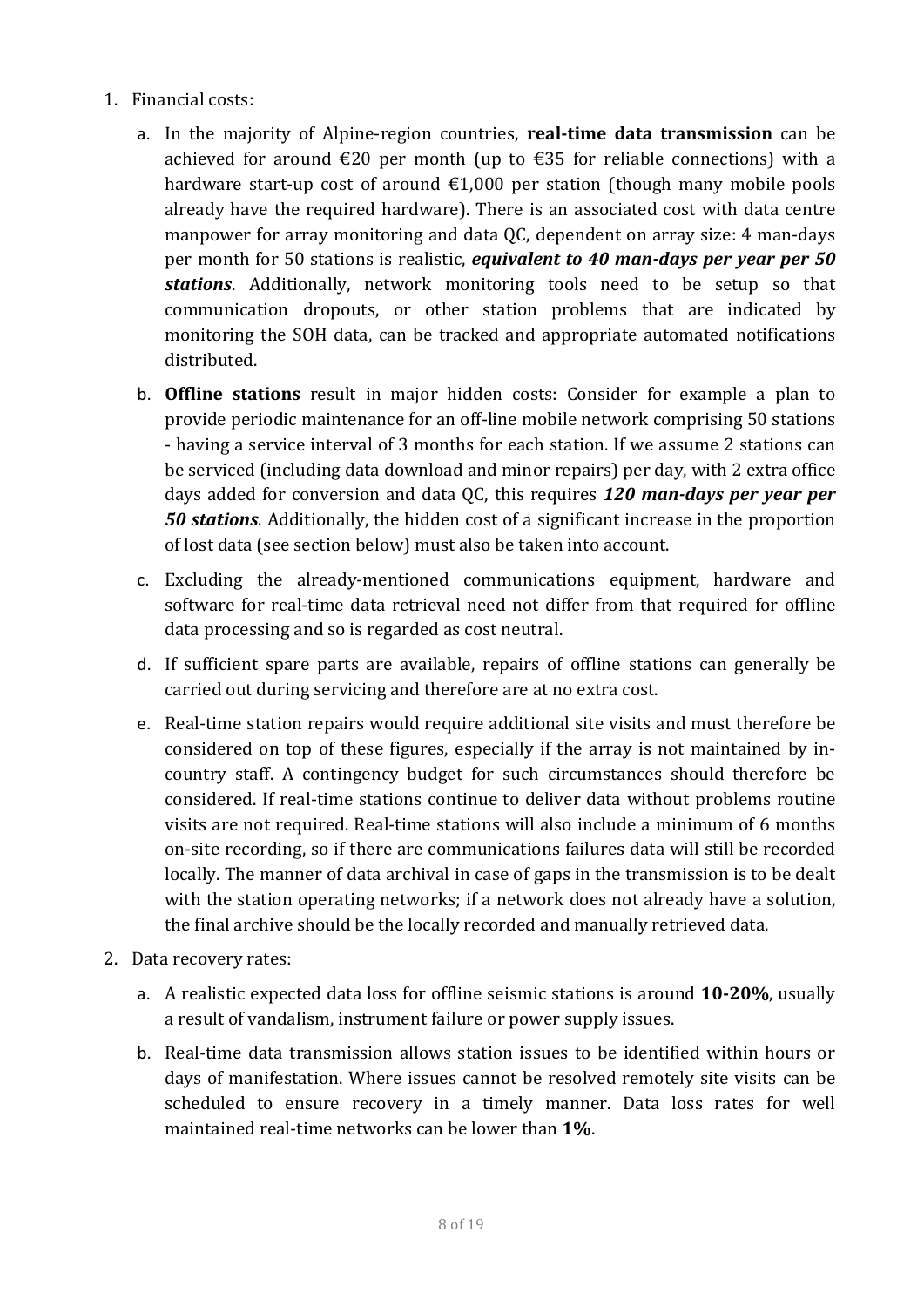#### **3.4. Data recovery and security**

EIDA is now recognised as the standard data exchange solution for European collaborative experiments. Eight EIDA nodes currently exist, a number of which are already AlpArray participants (e.g., GFZ, INGV, IPGP, ODC, RESIF, SED/ETHZ). The concepts behind EIDA or ArcLink, the underlying software, are followed for the archival and dissemination of all waveform data at numerous large seismological observatories (GFZ, SED/ETHZ, RESIF, INGV). EIDA is also used to distribute restricted datasets from mobile experiments. It is recognised that in order to be suitable for AlpArray, the EIDA software requires additional technical development and the community management structure needs to be formalised. These issues are currently being addressed and the resultant EIDA should be a viable and sustainable package that can be used at all European data centres. The following recommendations that directly relate to EIDA are subject to successful implementation of these improvements.

The general archival policy for AlpArray is that data collected within a particular country will be archived at the relevant EIDA node in that country, if existing. If no local EIDA node exists, the data will be archived at an EIDA node agreeable to both the PI's institute and the host country. In general, conversion to the final archive format (miniSEED) and associated data QC will be carried out by the PI, supporting instrument facility or responsible EIDA node data centre.

#### **Compulsory**

- 1. If native format is not miniSEED, data must be converted to archive-ready miniSEED format at the host institute within 1 month of the site visit. Host institute must work with relevant EIDA node to agree on what is "archive-ready" (typically quality controlled day-long miniSEED files).
- 2. Data must be at the nominated EIDA node and made available to project partners on the community portal within 2 months of site visit. Quality control *(see note below)* of all data is completed within this 2 month period and prior to sending the data to the nominated EIDA node.
- 3. Permanent data backups must be maintained by the PI or supporting facility.

## **Best practise**

1. For off-line stations, site visits and data download should be made every 3 months for the duration of the deployment.

#### **Recommended**

- 1. Archive-ready miniSEED data from each station goes to the nominated data centre dependent on station location (e.g., miniSEED data from UK hardware operating in Switzerland are sent to the Swiss EIDA node for archiving).
- 2. If an experiment does not have a national EIDA node then arrangements must be made between participating groups or ODC prior to commencement of any experiment.
- 3. Real-time data are delivered in real-time to relevant EIDA node. Real-time data are quality controlled *(see note below)* with at minimum a weekly assessment of all available sites.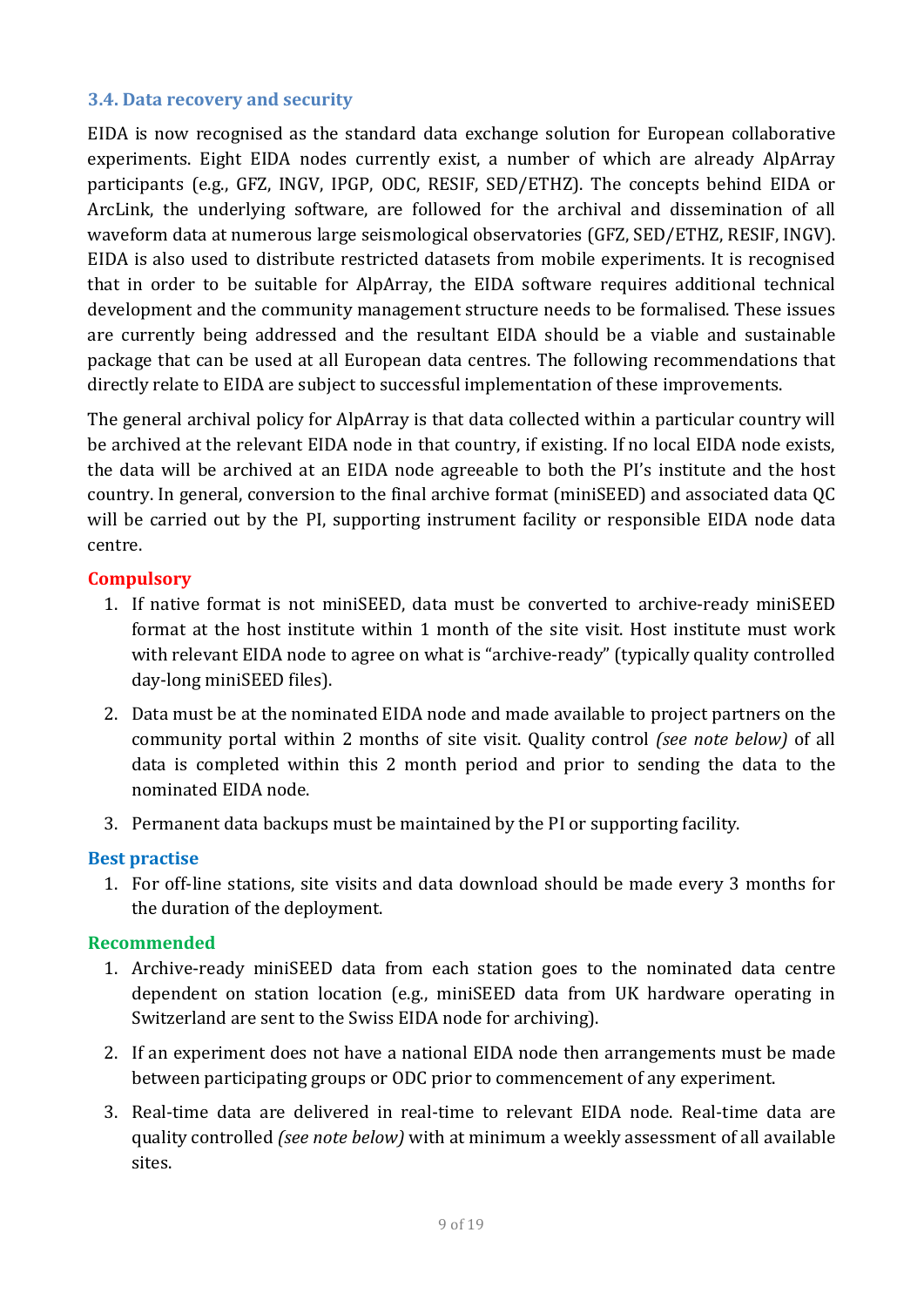*NOTE: Quality control standards and procedures will follow those of EIDA nodes. However, currently no standards yet exist across EIDA nodes. These should be developed before AlpArray is recovering data, but as there is no clear funding, it cannot be guaranteed it will happen. In case of delays, representatives of AlpArray WG1 and WG2 will convene in due time to set the standards (data availability, completeness and gaps, latency, PSD/PQLX plots, polarity reversal, component exchange, time stability, etc). Following the QC rules will be compulsory.*

## **3.5. Data formats and access**

## **Compulsory**

- 1. FDSN network codes must be assigned to temporary stations with one code per deploying institution or mobile pool.
- 2. The virtual network \_ALPARRAY\_ will be attached to all projects. All data associated with AlpArray, including temporary and permanent stations, will be accessible using this mask.
- 3. All waveforms will be archived in miniSEED format. Standard SEED naming conventions must be followed. Metadata will be in dataless SEED or FDSN stationXML. Station naming will be AAxxx for temporary backbone stations, with "xxx" being numbers assigned by WG2 (a range of numbers can be given to an institution / a pool to allow flexibility), and all stations must be registered under ISC station registry. Examples:

| <b>Station name</b> | <b>Type</b> | Network code | Equipment      | <b>EIDA</b> node | <b>Virtual mask</b> |
|---------------------|-------------|--------------|----------------|------------------|---------------------|
| <b>ZUR</b>          | permanent   | <b>CH</b>    | <b>Swiss</b>   | Switzerland      | ALPARRAY            |
| AA101               | temporary   | XA           | <b>Swiss</b>   | Switzerland      | ALPARRAY            |
| AA201               | temporary   | XB           | <b>SEIS-UK</b> | Switzerland      | ALPARRAY            |
| <b>BUD</b>          | permanent   | HU           | Hungarian      | ODC.             | ALPARRAY            |
| AA202               | temporary   | XB           | <b>SEIS-UK</b> | ODC.             | ALPARRAY            |

- 4. Metadata creation and QC is the responsibility of the facility or the EIDA node, as agreed before each project begins.
- 5. MiniSEED format can be either Steim 1 or 2 compression.
- 6. Huddle test and state of health data will be archived locally, and must be made available on request. Example of huddle testing can find at PASSCAL website: [http://www.passcal.nmt.edu/content/huddle-testing-feedback-sensors-and-dataloggers.](http://www.passcal.nmt.edu/content/huddle-testing-feedback-sensors-and-dataloggers)
- 7. Data archiving must be in a standard style: standard SeisComP3 SDS structure preferred unless other structure is already in use that is compatible with EIDA distribution. Reference as of October 2013:<http://www.seiscomp3.org/wiki/doc/applications/slarchive/SDS>

## **Best practise**

1. A huddle test is required before the experiment. When freighting the instruments (potentially causing damage to them) an additional brief (>12h) huddle test is recommended in the country of installation. This also helps the local PI and project members to learn about the operation and functionalities of the equipment.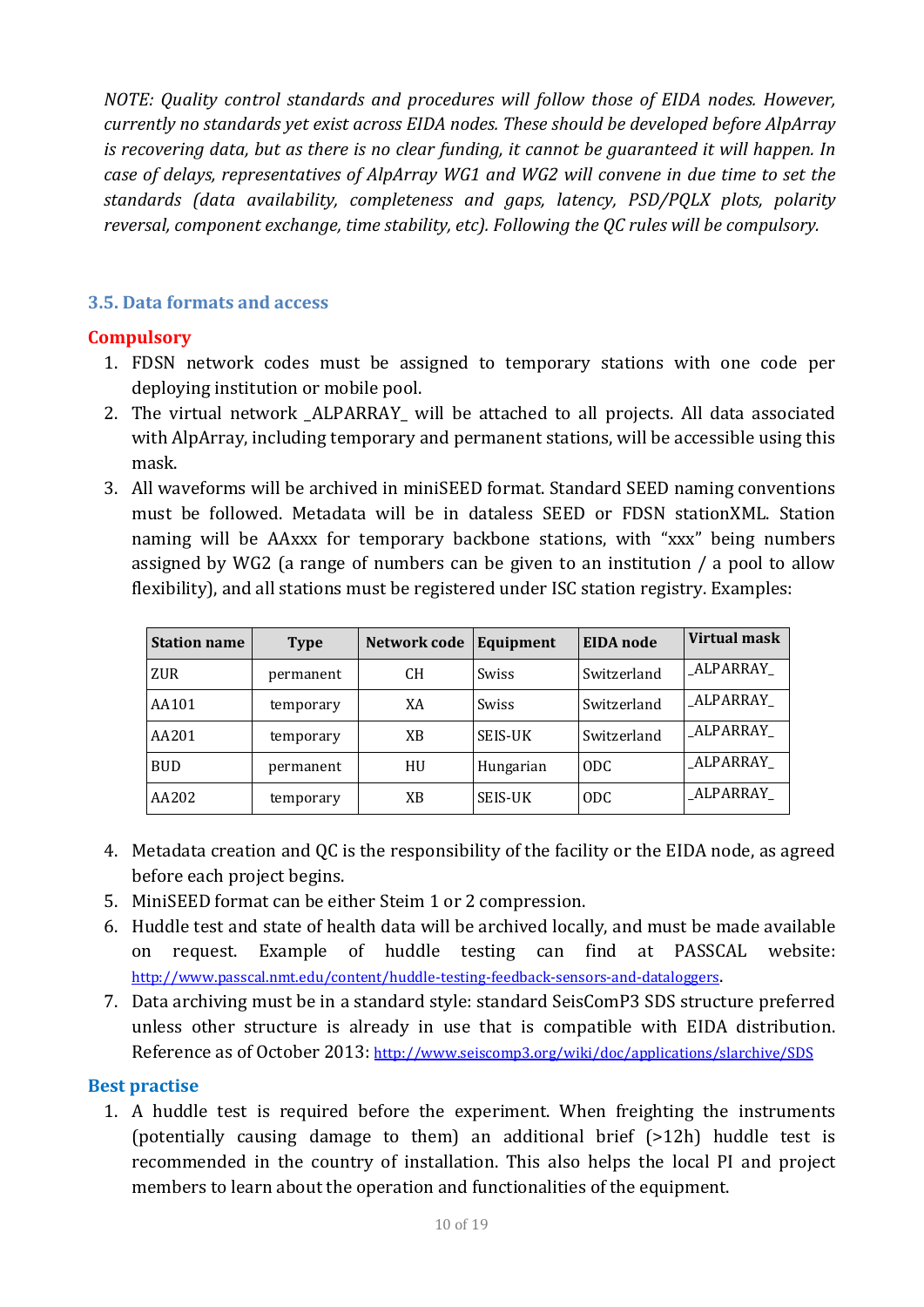#### **3.6. Data openness**

Data will be openly available to all project partners within 2 months of data collection in the field. It is encouraged that data will be fully openly available immediately, but in recognition that this is not always possible (i.e., Ph.D. studies), a maximum delay of 3 years after data collection for the backbone (determined by the Steering Committee) or a targeted deployment ends, will be mandatory (see "Memorandum of Collaboration").

Data openness has recently become a significant issue for national funding agencies, and it is these agencies who will generally dictate any data-access restriction periods. There is increasing recognition that public data-access following a proprietary protection period for initial publication, usually 2 or 3 years, is beneficial. Within the seismological community, data openness following publication is generally accepted as being of significant benefit to all parties and has been undertaken for a number of years. Such openness is certainly compatible with the seismological community where publicly available software processing packages (database maintained by ORFEUS) and open processing environments, such as ObsPy, are commonplace. Prior to the period of data release, data sharing agreements are required between all participating groups and Memoranda of Understanding must be implemented prior to the commencement of any experiments. Though EIDA primarily follows an open access data policy, the distribution tools already supports restricting access of datasets to specific users.

In order to maximize benefit to the wider seismological community, a *special event scenario* is mandatory, facilitated by the implementation of EIDA nodes. In case of M5+ events inside or adjacent to the network, a 24 hour window (1h before event time to 23h after) of all data should be made publicly available as soon as possible.

## **Compulsory**

- 1. Data is made available via EIDA to all partners within 2 months of data collection.
- 2. Data is made publically available via EIDA within 3 years of end of experiment, as determined by the Steering Committee.
- 3. For M>5 events inside or adjacent to the network all data from -1hr to +23hr from origin time is made publically available via EIDA as soon as possible.

#### **Best practise**

1. Data is made available publically via EIDA as soon as it is available.

## **3.7. Centralised data coordination**

## *We recommend distributed data archiving but centralised quality control:*

- 1. The archives are distributed across Europe, with centralised access services using EIDA.
- 2. Standard quality control applied locally, but coordinated centrally for station noise (including PQLX), station uptime / gaps, SOH monitoring. See above for QC features.
- 3. Project management for the archives will be done centrally with a project website (maintained by the 1 FTE at the nominated data centre), including station quality reports, station information (including standardised deployment and servicing sheets), instrumentation availability, etc.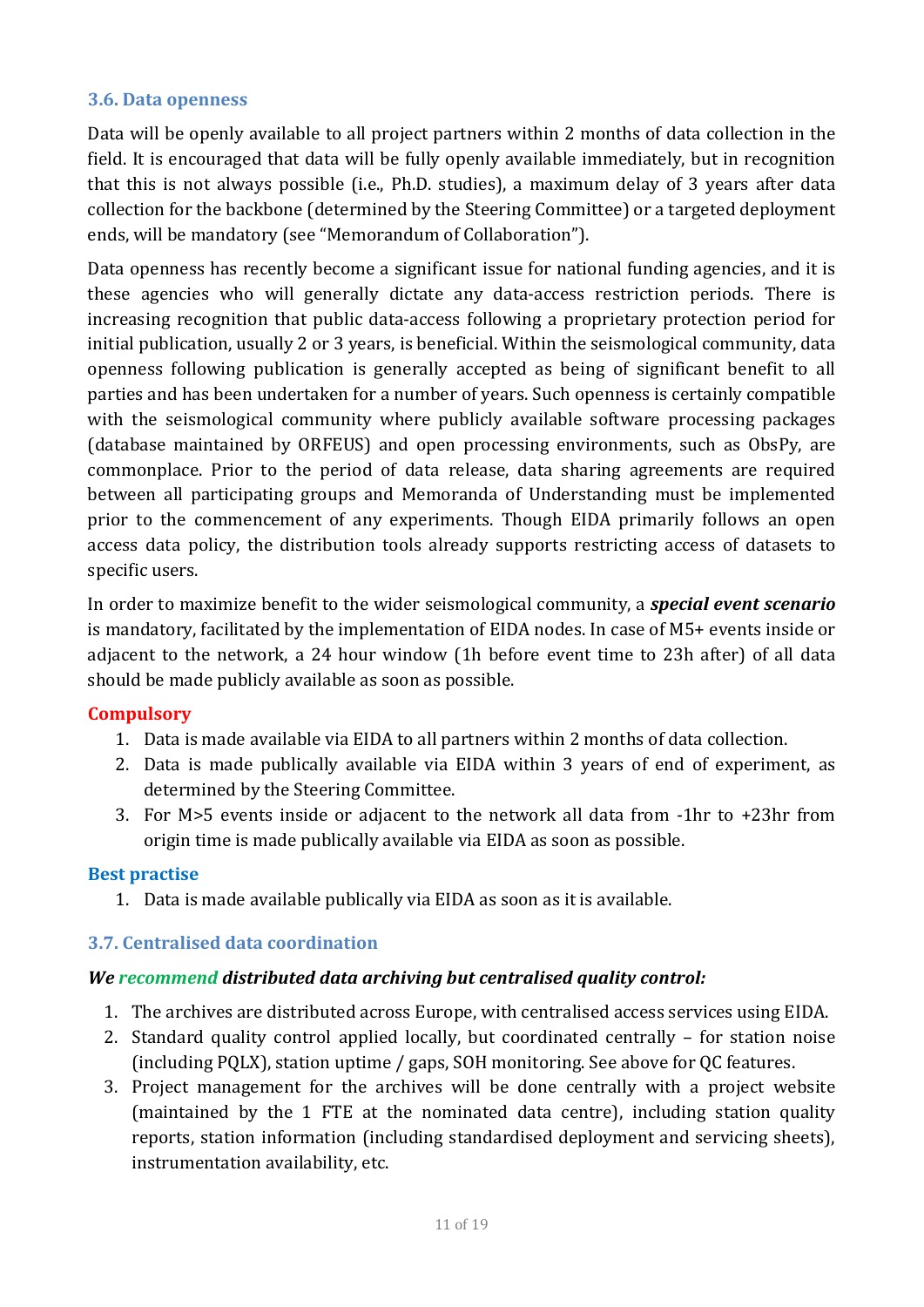a. Instrument inventory optimisation can then be done using this web hub by project scientists.

Items 2 and 3 above require a significant amount of work across the duration of the AlpArray initiative, and as such we propose there is an "AlpArray data hub" which would be staffed by at minimum 1 FTE, to be funded through one national project, working at the corresponding institute with an ORFEUS Data Centre affiliation.

# <span id="page-11-0"></span>**4. OBS data**

OBS (Ocean Bottom Seismometer) data have not been addressed here directly. However, our proposals are consistent with a future integration of OBS data without significant effort. The integration of onshore and offshore facilities within Europe is currently underway and synchronization of data products is seen as an essential outcome of this. Details are outlined in the attached White Paper which resulted from a workshop targeted at the integration of onshore and offshore instrumentation facilities within Europe (Appendix A).

# <span id="page-11-1"></span>**5. Discussion and Conclusions**

We present here an outline plan for how the large-scale, international, seismological AlpArray experiment can technically be realized through integration of the individual European seismic facilities. Each participating facility retains its own national identity and operating structures but application of the guidelines presented here allow any number of these facilities to undertake this collaborative large-scale projects without any detrimental effect on data quality or scientific outcomes. A key component of the plan is the responsibility of the specific AlpArray working groups (backbone, targeted networks) for the station operation.

We have addressed the key components of the seismic experiment within the AlpArray project:

- Station equipment and settings
- Vault types and site selection
- Communications and maintenance schedule
- Data recovery and security
- Data formats and access
- Data openness
- Centralised data coordination

By agreeing to this set of standards and protocols prior to the initiation of the project, collaborating national facilities can mitigate against the problems associated with the diverse instrumentation and operational protocols. One significant barrier to collaboration on such large-scale experiments within the European Scientific Community, i.e. discrete national funding of instrumentation facilities rather than a centralised European seismic facility, is therefore overcome without any intervention by the project's scientific participants. AlpArray is an ambitious concept yet is realistic in addressing the European environment, and by pooling the resources of the community, we can leverage a significant pool of mobile seismometers to do serious science without having to construct a centralised European mobile pool.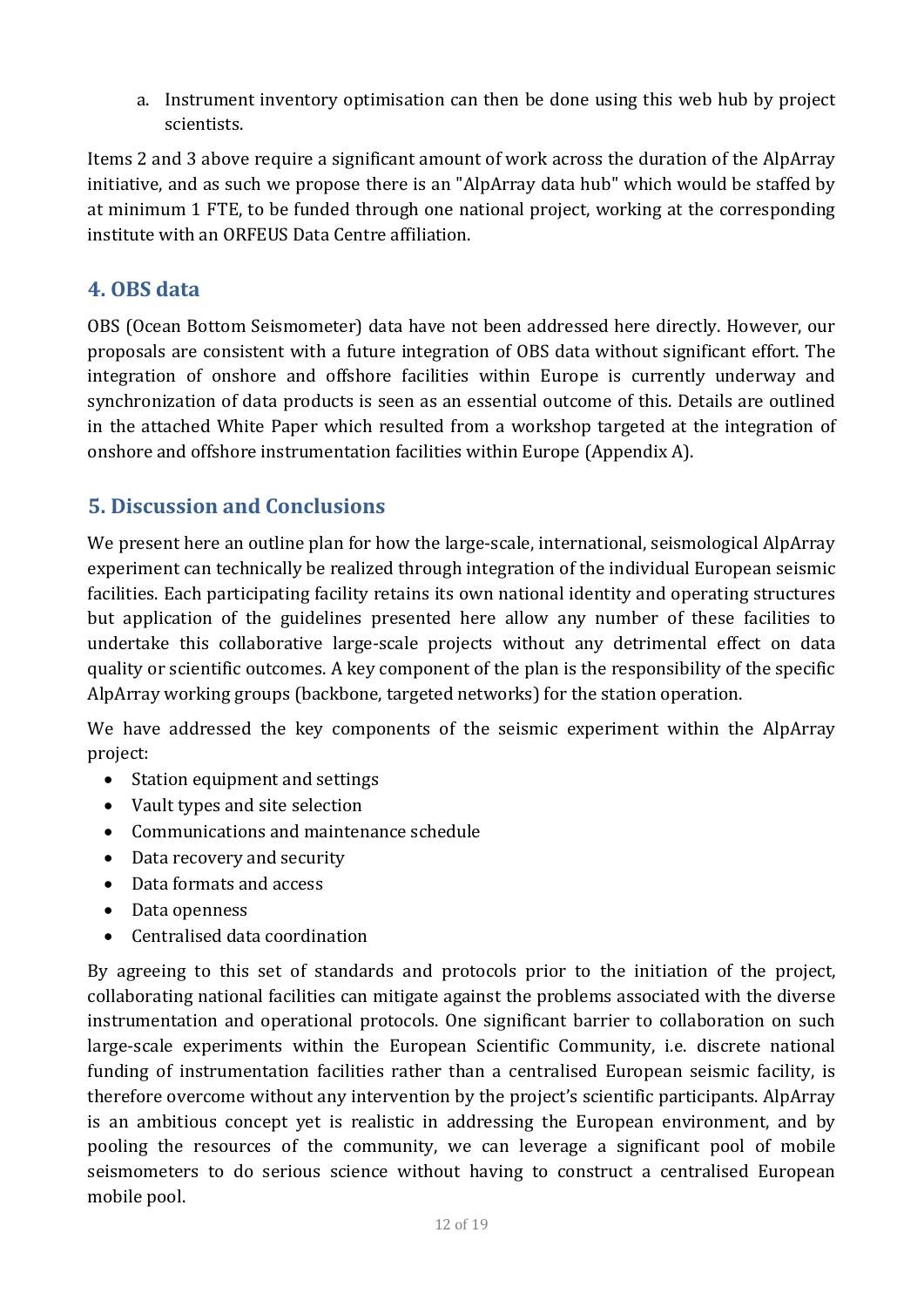## <span id="page-12-0"></span>**References**

- Ekström G., Busby R.W. (2008). Measurements of seismometer orientation at USArray Transportable and Backbone stations. Seism. Res. Lett. 79, 554-561.
- IRIS PASSCAL Field Procedures, [http://www.passcal.nmt.edu/content/instrum](http://www.passcal.nmt.edu/content/instrumentation/field-procedures-3) [entation/field-procedures-3](http://www.passcal.nmt.edu/content/instrumentation/field-procedures-3)
- Peterson J. (1993). Observations and modeling of seismic background noise. U.S. Geol. Surv. Open-File Rept. 93-322, 95 pp.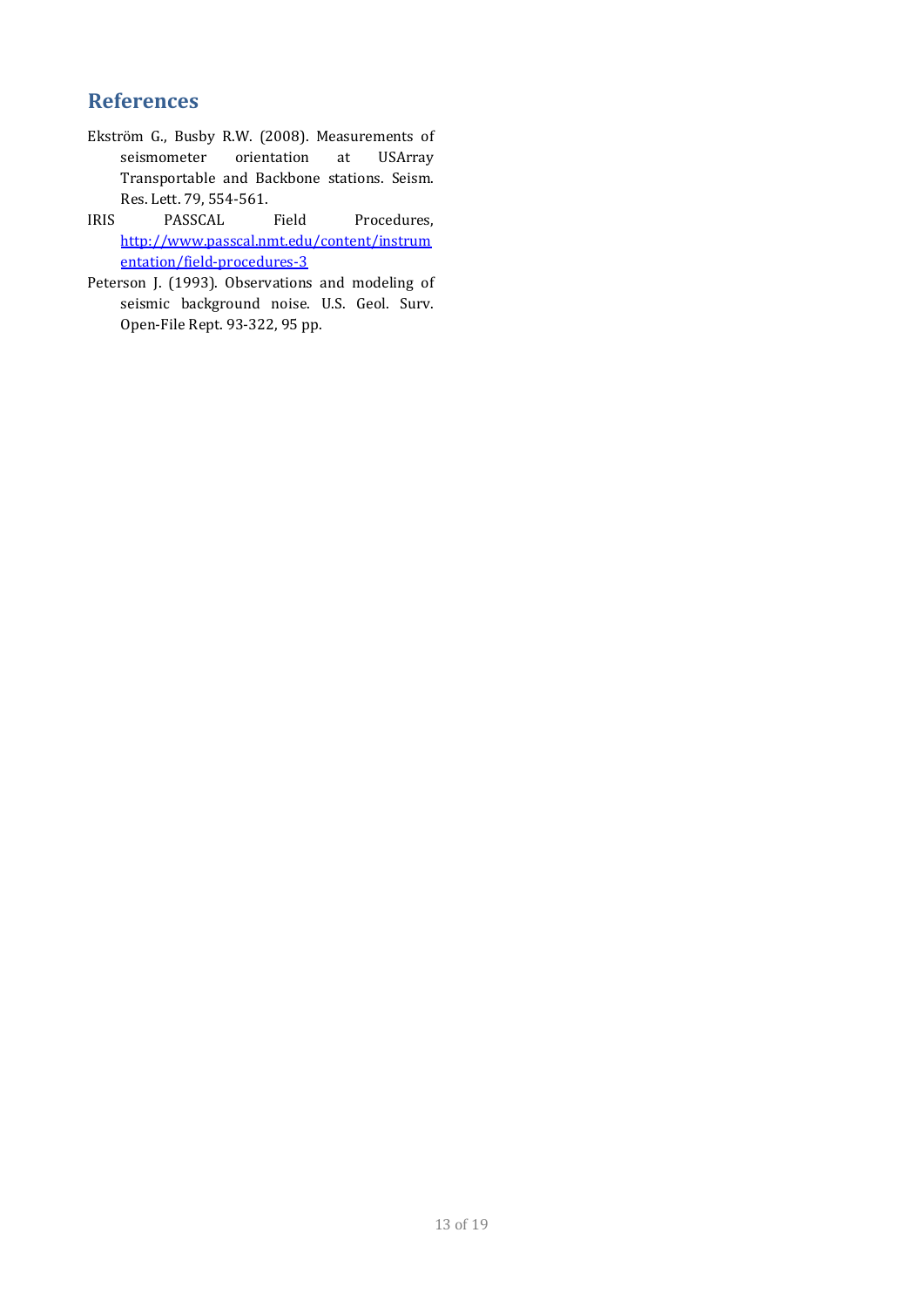# <span id="page-13-0"></span>**Appendix A – Integrating Mobile European Plate Observing Systems: Seismology**

Version 4 / April 2012

Wayne Crawford, Frederik Til[m](#page-13-1)ann, Alex M. Brisbourne and the Committee for the Harmonization of European OBS Parks (CHEOPS)5

#### **Introduction**

Mobile networks of seismometers are required to answer fundamental questions about the formation, structure and dynamics of the European plate and to evaluate important risks and resources. With the European plate surrounded on 3 sides by water and containing major seas, marine seismometers must be an integral part of this network. The efficient use of these instruments depends not only on their existence, but also on the ease of their access by the seismological community.

We propose actions to make marine seismographs more accessible to the seismological community. A major action is the standardization of methods for requesting these instruments and for providing the data. We also propose a framework for better communication between European parks, which should ease standardization and improve the quality and availability of instruments. This initiative falls within the EPOS (European Plate Observatory System) framework, complementing the EMSO (European Multidisciplinary Seafloor Observatory) initiative in the same way that land-based mobile instrument parks complement permanent stations.

#### **Motivation**

The last two decades have seen an explosion in the availability and quality of mobile seismological systems. Whereas, 20 years ago, a "detailed" regional study might consist of deploying 10, mostly short-period, seismometers for a few months, the same region can now be studied using hundreds of smaller, easier to use and more sensitive systems. Also, collaboration between countries and their instrument parks allow more instruments to be applied to one problem. These advances allow seismologists to image sections of the European plate with unprecedented resolution. A recent example is the IBERARRAY-PYROPE experiment, in which Spanish and French seismometer parks combined forces to study the structure beneath the Iberian Peninsula and Pyrenees mountain chain.

Marine seismograph stations, commonly known as OBS for "ocean-bottom seismometer", have similarly advanced. Whereas, 20 years ago, there were no more than 100 academic OBSs in the world, almost all of them short-period, there are now about 1000 such instruments, many of them large- or wide-band.

Many studies aimed at studying seismic hazard, mapping the potential for natural resources, or addressing fundamental geodynamic questions should use a combination of land-based and marine seismometers. This is particularly true for Europe, which is surrounded on three sides by seas and which contains great inland seas. Europe's greatest seismic hazards are centred close to these seas and its most important energy resources are on continental margins. Even many land-based regions, such as the Alpine mountain range, are close enough to seas that a complete seismological coverage can only be obtained by including marine stations.

However, very few experiments use both land-based and marine stations, much less than should be expected. The land and marine seismological communities have developed somewhat independently,

<span id="page-13-1"></span><sup>1</sup> <sup>5</sup> Mechita Schmidt-Aursch, Valenti Sallares, Antonio Pazos, Giorgio Mangano, Tim Henstock and Wayne Crawford.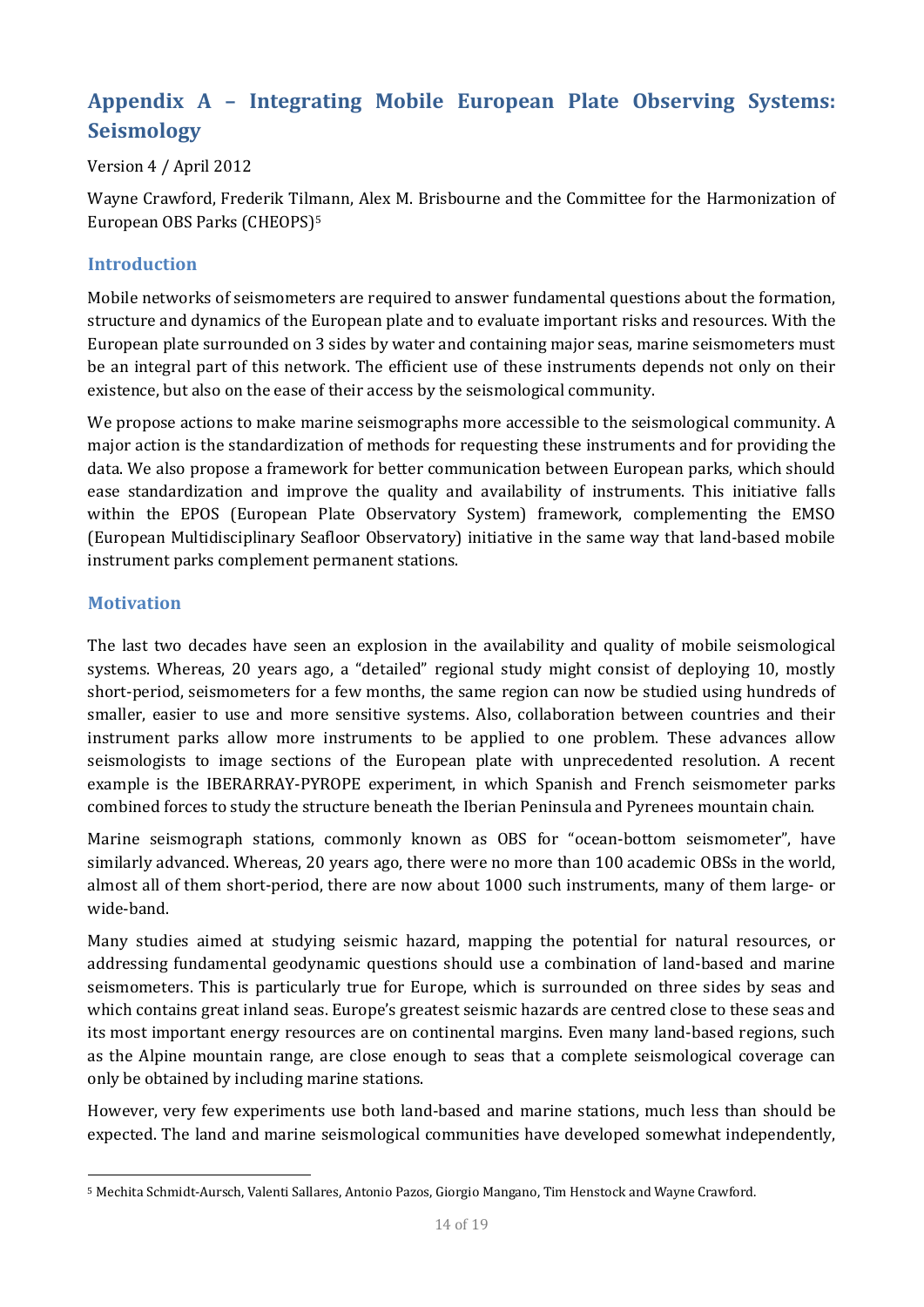leading to different means of requesting each type of instrument in most countries. In addition, marine data is rarely made available on public seismological data archives, making it more difficult for this data to be used beyond the objectives of the initial projects, or for the data quality to be evaluated.

Marine parks are generally smaller than their land counterparts, and the costs per deployment higher, mostly due to the high price of ships for the deployments but also due to the cost of batteries for longterm deployments. The additional challenge of obtaining ships can also discourage scientists from trying to use marine instruments. Finally, marine measurements have a different (and generally stronger) background noise spectrum than well-installed land stations.

Our goal is to allow scientists to develop seismological experiments with the optimum geometry, scale and sensitivity for the problem, with a unified access to both marine and land instrumental pools and, ideally, ship time (or at least support in obtaining suitable ships for deployment).

#### **Good Practices**

Unifying marine and land-based seismological systems on a European level is currently unlikely for a number of reasons, including differing funding structures, diverse national priorities and heterogeneous hardware. As long as the instruments remain under national control, the best approach to assimilation is the clarification of the costs and harmonisation of the means of requesting instruments in each country. The key to successful integration is of course improved cooperation between facility managers.

The following is a list of "good practices" that should be implemented by marine parks to integrate marine and land-based seismological systems.

- 1. Organize yearly organizational or technical meetings between the parks.
- 2. Archive data in a European or national seismological data centre that can provide data over the web in a seismological standard format.
- 3. Develop and distribute tools for standard OBS data pre-processing (e.g., component orientation, clock correction verification and noise removal).
- 4. Encourage openness about data collection success rates and problems. Create tools to evaluate these parameters.
- 5. Lobby for a single (or at least coherent) process for funding and ship time.
- 6. Encourage rapid response / ship time mechanisms in countries with OBS parks.

Priority should also be given to integrating land and ocean instrumentation on a national level, making instrument requests and payment structures compatible. Some national parks have already united land and ocean facilities under a similar umbrella (e.g., the amphibious DEPAS pool in Germany and the NERC Geophysical Equipment Facility (GEF) in the UK).

Each national pool is free to set their own rules. For example, pools in countries with high seismic hazard might always want to retain a number of instruments for response to national emergencies. But these rules must be clear in order for European-level coordination to advance. And they must clearly state if they do not follow the "good practice" guidelines.

Data will be provided to the data archives in "raw" format (corrected for measured clock drifts, but not verified using cross-correlation, re-oriented using correlation or earthquakes, or noise reduced). These methods require resources beyond those of the individual parks and can moreover introduce supplementary errors if not correctly applied.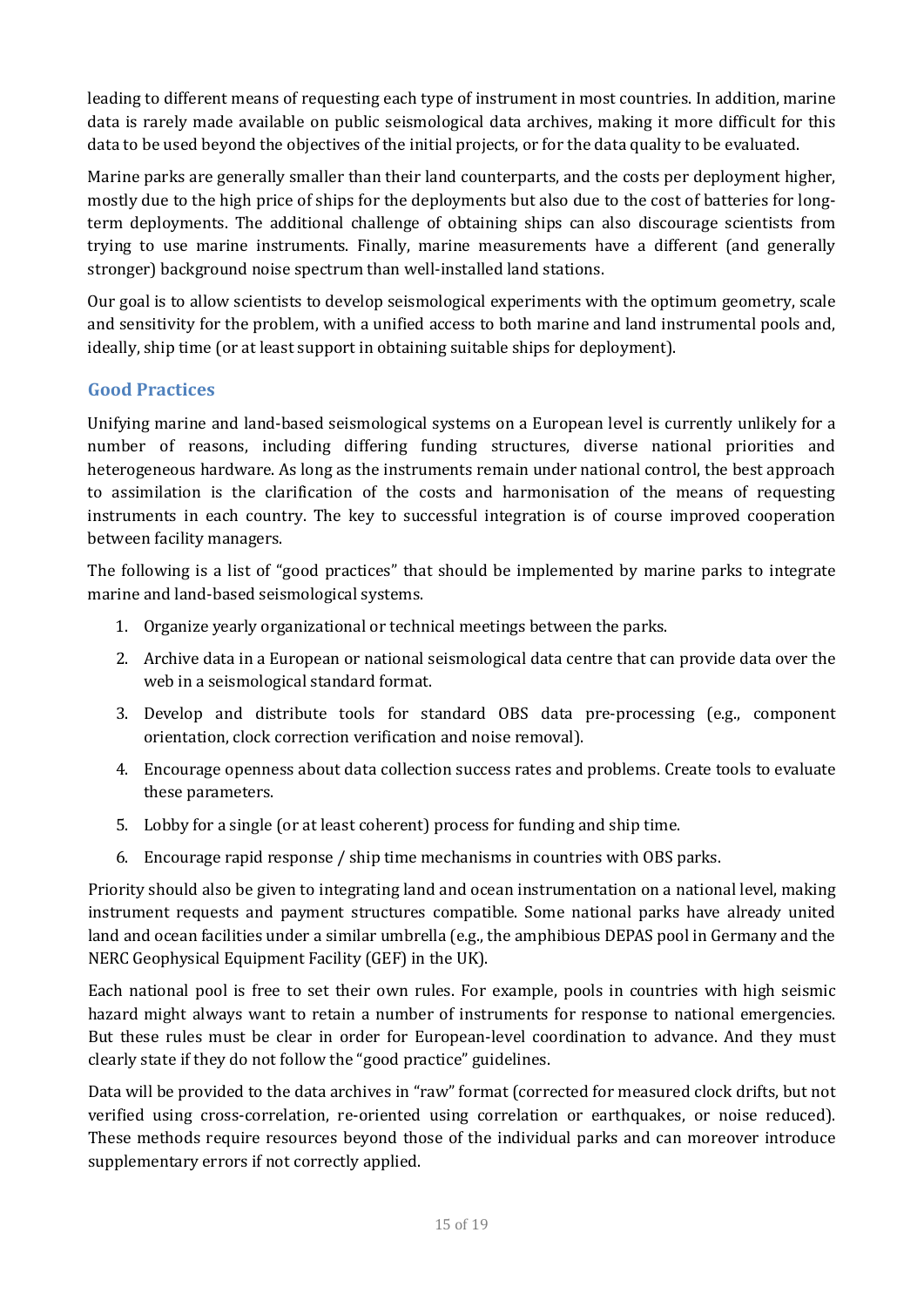Although some bilateral agreements between the major OBS-parks already exist, true Pan-European coordination between OBS parks will bring additional benefits by simplifying the logistics of exchanging OBS capability and providing access to scientists from European countries which do not have their own national pool. European coordination will also provide benefits on a national level: it will allow local experiments to be more ambitious (using the ideal geometry instead of the one imposed by their local park), it will allow parks to function and prosper even in years where there is a dip in their national demands, and it will help parks to improve their instruments.

#### **Action Plan**

Implementing the above good practices requires means beyond those existing in the individual OBS parks. European-level support is needed to support coordination between the parks, increased visibility of the parks and clarify the use of their instruments. An infrastructure is also needed for developers that can transform the routines for data conversion and pre-processing already developed at some of the parks into tools that can be applied to all of the parks in two steps: (1) tools to convert data from each park into a standard seismological format and (2) tools to apply OBS-specific data preprocessing to these standardized data.

A Committee for the Harmonization of European OBS Parks (CHEOPs) has been formed to realize this goal. The principal tasks of this committee are (1) to educate the seismological community about the availability and capabilities of OBSs experiments and the resources needed to collect high-quality data; (2) to identify the need for OBSs in important scientific targets and make sure that the OBS parks can respond to these needs; (3) to better integrate OBS parks into national and European geoscience initiatives and structures; (4) to create a European-level infrastructure dedicated to improving and harmonizing European OBS parks (data quality, data access, usage requests).

#### **Active seismic experiments**

This paper focuses on passive seismological measurements because they are the most closely related to land seismological experiments. However, active seismic experiments are a major component of ocean-bottom seismology and have several links to integrating land- and ocean-seismology.

First, active seismic experiments can provide constraints on structure, fault geometry and properties of sediments, crust and upper mantle that can be crucial for understanding regional geodynamics and for better locating earthquakes and putting them into context. Indeed, there have been several landsea active seismological experiments.

Second, even active seismic experiments that are not focused on issues of direct interest to passive seismologists may provide unique data in otherwise unexplored regions. Continuous data from these experiments should, if possible, be saved in standard seismological databases. This practice could also help the OBS parks, who usually provide shot-based data to their clients and must re-extract them if the clients recalculate the shot positions or times. If the continuous data are stored in a standard format, a standard tool could be developed for extracting shot-based data, and data validation methods developed for passive seismology could also be applied to these data.

Finally, OBSs used for active seismic experiments would also benefit from a greater collaboration on the European level, to improve their instruments and to have access to instruments from other parks for very large experiments.

#### **Links to European Initiatives**

OBS parks need to better coordinate with existing European and national seismology initiatives. Better integration is one of the major goals of the Earth Plate Observing System (EPOS) initiative, and we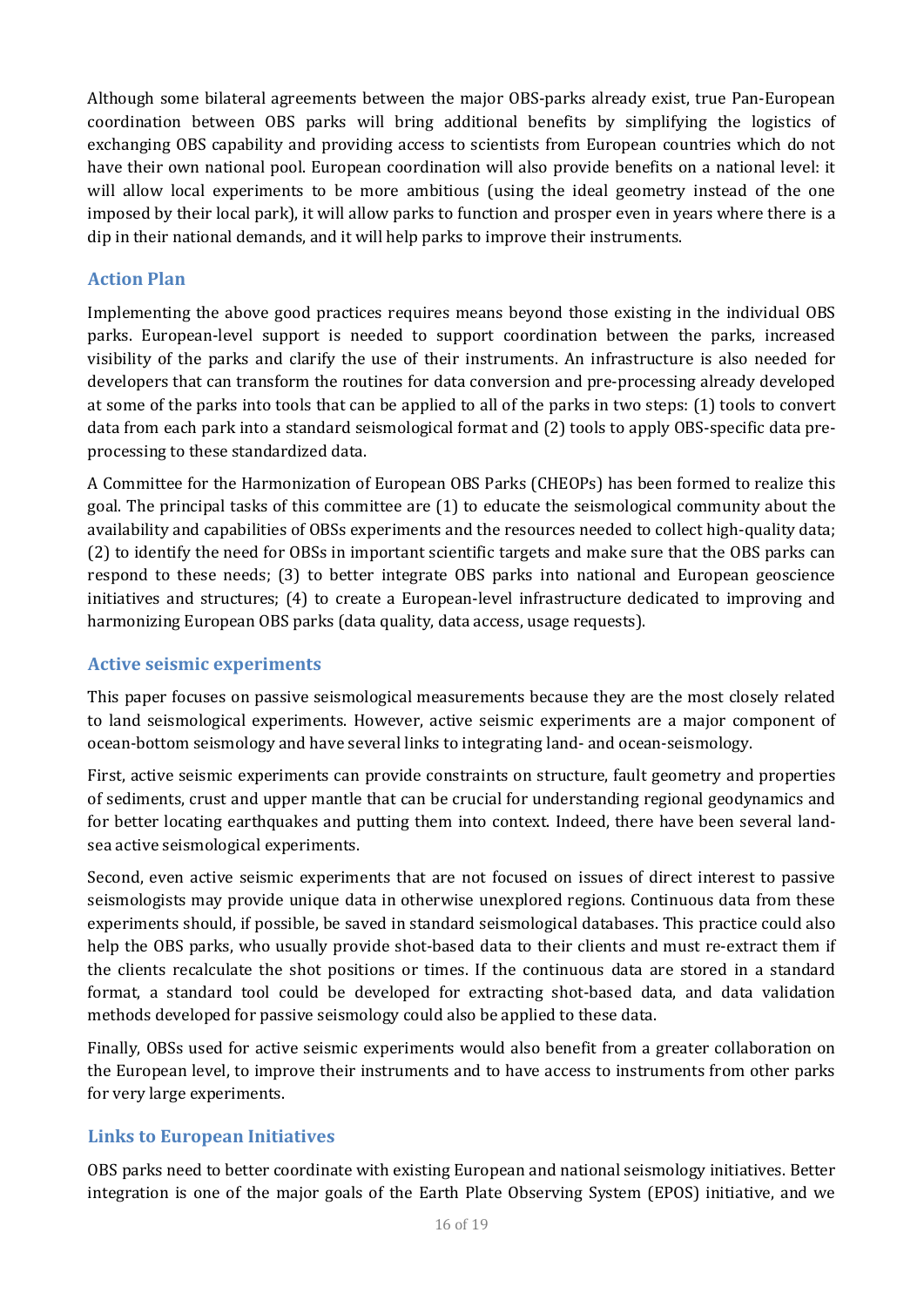should take advantage of this infrastructure, if possible, to initiate the most pressing actions, such as the first technical meetings and possibly methods for requesting an OBS-specific infrastructure. OBSs have also played an important role in the European Multidisciplinary Seafloor Observatory (EMSO) and our developments can have a direct effect on the quality of their stations. Finally, ORFEUS strongly supports this initiative. Their ability to provide logistical/financial support is uncertain, but should be discussed.

## **Future directions**

**Instrumentation.** It is at the current stage also not advisable to request a standard instrument to be developed, as different types of instruments provide important differences. For example, marine instruments need to store their own power, so there will always be a trade-off between the size of an instrument, the type of sensor, and the maximum deployment length. We do recommend, however, that instruments move toward at least wideband sensors (60s or longer), as the broader band is necessary for many seismological studies and new low-power sensors are nearly as compact as shortperiod sensors and have power consumptions (150 mW) comparable to or lower than the rest of the instrument electronics. Broadband sensors will be necessary for some experiments, but their higher power consumption (700-1000mW) significantly reduces their possible deployment time and their larger size can limit the number of instruments that can be transported by a research vessel.

**Technological innovation.** Although OBSs are already a useful part of scientific experiments, further advances can be made to make them better. We list a few below, some of which are already being developed in one or more of the parks. Coordination of these efforts would allow these problems to be attacked more efficiently:

- Reduction of seafloor current noise: Seafloor currents create a much higher noise signal on the horizontal channels than exists at land stations. Although this noise can be removed by burying the sensors, lower cost methods can also be developed, such as reducing the sensitivity of seafloor sensors to currents and independently measuring tilt in order to correct for the current noise. The UK's OBS park is working on the first problem, but future European help could be crucial to making advances that can be applied to all instruments. Studies of tilt and rotation funded by Europe could also lead to rotation being used as a seismological measurement in its own right, whose potential is currently being evaluated in land experiments.
- Orientation of seismometer components: Currently, OBS seismometers are almost never oriented, as compasses near enough to the sensor to be attached are too affected by the sensor's EM field, and other means, e.g., the use of gyros must be explored.
- Data shuttles: A means to send data capsules to the surface on command, would allow the verification of instrument/data quality from a small ship without having to recover an instrument and perhaps perturb its favourable emplacement. Potentially, expendable instruments could release shuttles at regular intervals.
- Multiparameter measurements: Each OBS deployment provides a measurement structure (power, data storage) in an isolated, hard to reach region. Numerous other important parameters (tilt, currents, magnetic field, temperature…) could also be measured at the same time.
- High sampling rates: These would allow studies of other phenomena, such as marine mammal migrations, other near biological activity and hydrothermal vent flow variations.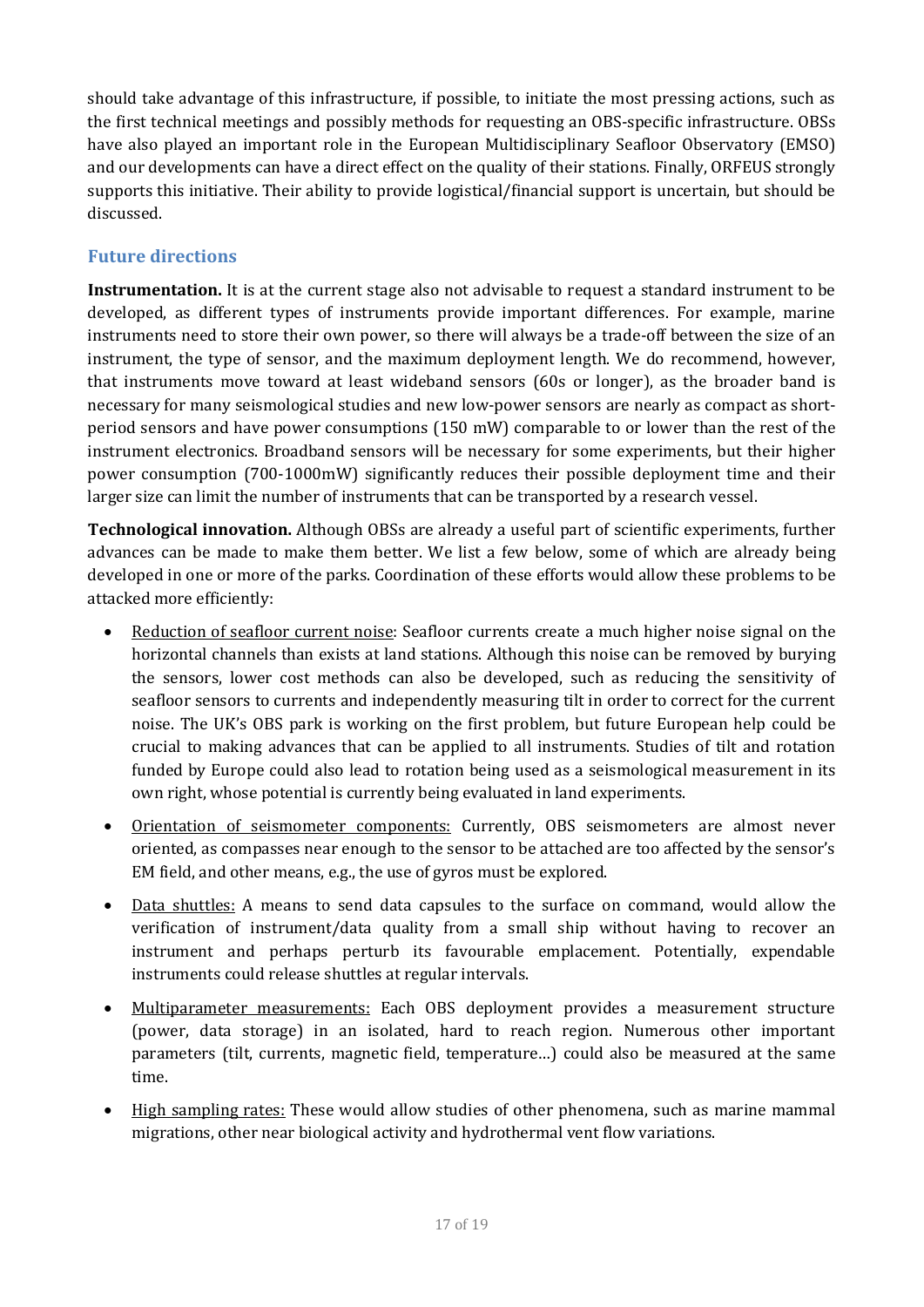# <span id="page-17-0"></span>**Appendix B – Vault types**

#### **PASSCAL seismic vaults**

Introduction link:

<http://www.passcal.nmt.edu/content/instrumentation/field-procedures/seismic-vaults>

Broadband vault construction link:

[http://www.passcal.nmt.edu/content/instrumentation/field-procedures/seismic-vaults/broadband](http://www.passcal.nmt.edu/content/instrumentation/field-procedures/seismic-vaults/broadband-vault-construction)[vault-construction](http://www.passcal.nmt.edu/content/instrumentation/field-procedures/seismic-vaults/broadband-vault-construction)

#### **A possible solution based on the CIFALPS experiment**

Characteristics:

- fast, easy and discrete installation;
- reasonable cost  $(\leq 200 \epsilon)$ ;
- can be constructed either inside or outside buildings.

#### Requirements:

- good thermal insulation of the sensor (for low noise at long periods data on the vertical component);
- a horizontal slab.

#### Approximate costs:

| Equipment                                                                                                                                                                        | Typical cost $\epsilon$ |
|----------------------------------------------------------------------------------------------------------------------------------------------------------------------------------|-------------------------|
| A pipe (polyvinyl chloride or HDPE) with a screwed / lockable cap, watertight if outside.<br>(Diameter up to 45 cm and at least 10 cm wider than sensor diameter; height between | 100                     |
| 40 and 100 cm.)                                                                                                                                                                  |                         |
| A pre-fabricated (wood) formwork for building a slab (about 50 cm x 50 cm x 20 cm)                                                                                               | 10                      |
| Fast dry mortar / cement (50 kg or 25 kg) to construct the slab                                                                                                                  | $25 - 50$               |
| 1 panel of mineral wool insulation                                                                                                                                               | 5                       |
| 1 panel of hemp insulation                                                                                                                                                       | 10                      |
| Aluminium insulation                                                                                                                                                             | 10                      |
| Rubber seal to protect incoming cabling                                                                                                                                          | 10                      |
| <b>TOTAL</b>                                                                                                                                                                     | 170-195                 |

#### Examples: